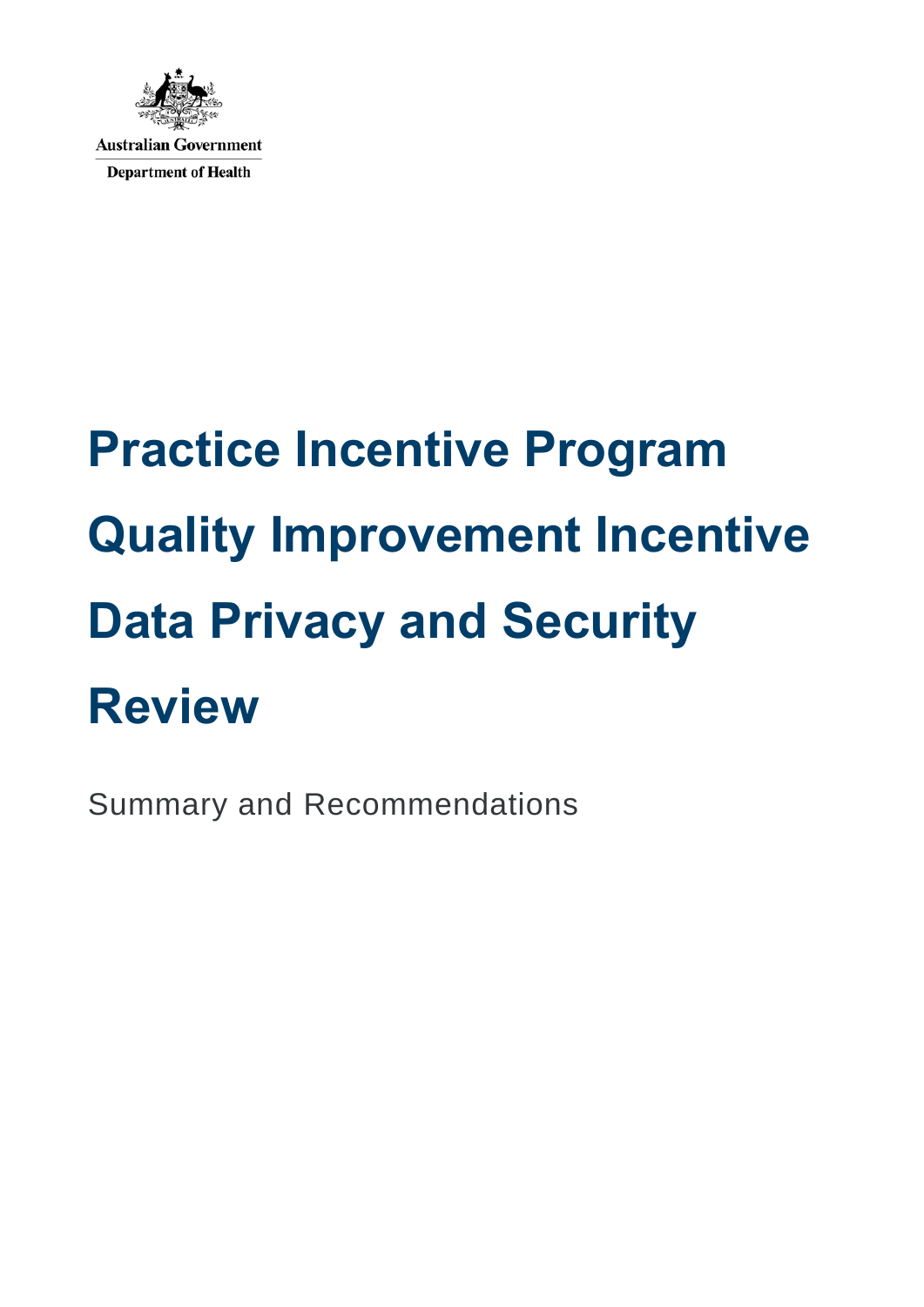## **Overview**

The Department of Health commissioned a Data Privacy and Security Review of data collected through the Practice Incentive Program (PIP) Quality Improvement (QI) Incentive and the processes by which it is held and transferred by data custodians (**the Review**). The Review was initiated in response to concerns that had been raised by a number of stakeholder groups regarding the security of general practice data being collected and analysed by Primary Health Networks (**PHNs**) and the Australian Institute of Health and Welfare (**AIHW**).

The Review found that despite differences in the way the data is collected from general practice by PHNs, data security controls to protect de-identified data from misuse, interference and loss were appropriate. A total of 14 recommendations were made to further strengthen data protection.

## **Background**

The PIP QI Incentive is a payment made to general practices that undertake quality improvement activities to improve patient care. It requires participating general practices (**local data custodians**) to share a minimum set of de-identified, patient data (**PIP Eligible Data Set**) with their local PHN (**regional data custodians**). The data collected is used by PHNs to work in partnership with general practices to support ongoing quality improvement activities. The data also contributes to service planning and identification of population health needs. De-identified data aggregated at the PHN level will be shared with the AIHW (**national data custodian**) for national level analysis and research.

## **Approach**

Stakeholders participating in the Review included all PHNs, data extraction tool vendors and clinical information system vendors. Engagement was through a series of meetings, teleconferences and online questionnaires. The Review focused on a number of areas directly related to the a) physical and digital data storage, access and contractual protections for security and b) privacy policies relating to the collection and sharing of the PIP Eligible Data Set. Independent technical validation and auditing of the data extraction and reporting process was not in scope for the Review.

#### **Findings**

The Review found that whilst there is variability in the way the PIP Eligible Data Set is collected from general practices and transferred to the PHNs, the data security controls currently in place during the data collection, use and storage processes are appropriate to protect de-identified data from misuse, interference and loss.

Further, the Review identified that variability between PHNs is largely in the data extraction tool used and the format and level of aggregation of the data that is being transferred. It is the prerogative of PHNs and participating general practices to negotiate agreements on the provision of data, with certain types of arrangements being more privacy-positive and carrying a lower risk of unauthorised disclosure.

The requirement by the *Privacy Act 1988* is that the de-identification efforts account for and minimise the risk of re-identification. The stakeholders consulted in this Review indicated that data is being de-identified prior to leaving the general practice.

#### **Outcome and next steps**

The implementation of the PIP QI Incentive has increased awareness among all stakeholders of data privacy and security issues. This increased awareness has presented an opportunity to implement best practice approaches around the collection of general practice data more generally.

The Review has made 14 recommendations to the Department of Health for further strengthening the PIP QI Incentive around the sharing of the PIP Eligible Data Set with respect to data privacy and security. These include strategic, data set and operational recommendations. The Department is committed to addressing all of the recommendations outlined in the Review.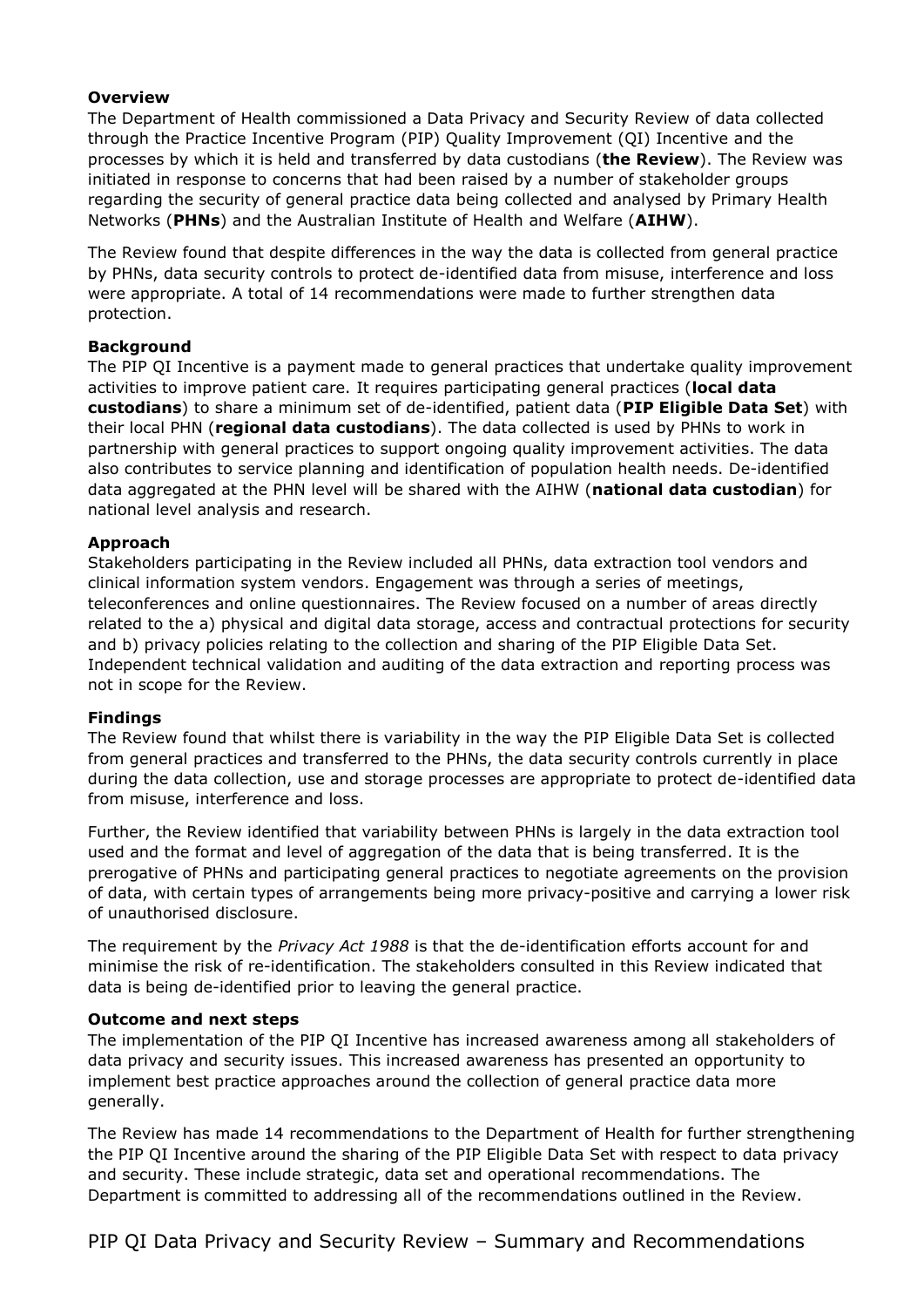# **PIP QI Data Privacy and Security Review- Recommendations**

| No.            | Recommendation                                                                                                                                                                                                                                                                                                             | <b>Current Status</b> | Department of Health's response to recommendation                                                                                                                                                                                                                                                                                                                                                                                                           |
|----------------|----------------------------------------------------------------------------------------------------------------------------------------------------------------------------------------------------------------------------------------------------------------------------------------------------------------------------|-----------------------|-------------------------------------------------------------------------------------------------------------------------------------------------------------------------------------------------------------------------------------------------------------------------------------------------------------------------------------------------------------------------------------------------------------------------------------------------------------|
| $\mathbf{1}$   | The Department of Health perform a review into<br>the extraction of wider population health data sets<br>and other data sets from general practices to<br>PHNs, and how this data is handled and used by<br>data extraction vendors, PHNs and<br>Commonwealth agencies.                                                    | Action required       | The Department is currently considering the potential need for a<br>regulatory impact statement process to assess regulatory<br>options to improve, privacy, security and interoperability<br>arrangements for general practice and/or broader health data.                                                                                                                                                                                                 |
| $\overline{2}$ | From its early stages, any changed or new<br>program that addresses the collection or use of<br>patient or practice data involve a broader<br>collaboration between the Department of Health,<br>general practices, PHNs, data extraction tool<br>vendors and clinical information system vendors.                         | Continuing            | The Department will continue to engage with relevant<br>stakeholders on programs, which collect patient or practice data.                                                                                                                                                                                                                                                                                                                                   |
| 3              | Targeted information campaigns and information<br>resources be provided well in advance to address<br>any anticipated concerns of both general<br>practices and patients ahead of the<br>implementation of any new or changed data<br>collection program.                                                                  | Continuing            | The Department will continue to provide relevant stakeholders<br>the opportunity to comment on proposed resources to ensure<br>queries and concerns are addressed prior to public release. The<br>Department will work to improve lead times for public release of<br>resources and material to support sector readiness.                                                                                                                                   |
| 4              | That planning and budgeting for any programs<br>involving the collection of data account for the<br>high resource and effort cost associated with the<br>implementation of data privacy and security best<br>practice controls.                                                                                            | Continuing            | The Department will continue to monitor the costs and regulatory<br>burdens associated with implementing data privacy principles<br>and security best practice controls. This will be assessed through<br>ongoing engagement with relevant stakeholders required to<br>implement these measures.                                                                                                                                                            |
| 5              | To support consistency in privacy and security<br>maturity across PHNs, opportunities for ongoing<br>inter-PHN collaboration to share knowledge and<br>practices be identified.                                                                                                                                            | Actioned              | PHNs have a number of established networks for collaboration in<br>data privacy and security, such as the PHN Data Steering Group<br>and state based data governance committees.<br>This will be bolstered by the Government's \$10 million<br>investment in a PHN National Data Storage and Analysis<br>Solution (NDSAS).<br>In addition, the Department has established a PHN PIP QI<br>working group and SharePoint site to facilitate collaboration and |
| 6              | PHNs be provided with an optional standard                                                                                                                                                                                                                                                                                 | Actioned              | the sharing of knowledge across regions. The working group<br>provides PHNs with direct access to the Departmental PIP QI<br>staff ensuring timely support.<br>The Department has developed a model data sharing agreement                                                                                                                                                                                                                                  |
|                | contract which includes the data privacy and<br>security controls expected in contractual<br>arrangements and other agreements with third-<br>party providers. This should be supported by the<br>facilitation of collaboration and knowledge sharing<br>between PHNs, particularly in the area of contract<br>management. |                       | which has been co-designed with PHNs, the PIP Advisory Group<br>(PIPAG) and its Data Governance Sub Committee.<br>The model data sharing agreement sets out model terms and<br>conditions for the creation and submission of the PIP Eligible<br>Data Set.                                                                                                                                                                                                  |
| $\overline{7}$ | Guidance be provided on the level of security<br>controls that are expected around the direct<br>reporting of the PIP Eligible Data Set and that<br>vendors are supported in the development of<br>interfaces which ensure that data privacy and<br>security is maintained.                                                | Actioned              | The Department engaged Doll Martin Associates Pty Ltd. to<br>develop clear and concise resources for the PIP Eligible Data<br>Set submission requirements. These resources have been<br>finalised and will assist in providing clarity around privacy and<br>security requirements for the data set by articulating the type of<br>data required by general practice to PHNs and emphasising de-<br>identification and suppression requirements.            |
|                |                                                                                                                                                                                                                                                                                                                            |                       | The Department will also continue to work with the PIPAG Data<br>Governance Sub-Committee to ensure that the PIP Eligible Data<br>Set Data Governance Framework provides sufficient guidance<br>on security and privacy arrangements.                                                                                                                                                                                                                       |
|                |                                                                                                                                                                                                                                                                                                                            |                       | The Department has also developed a time limited PHN Data<br>Working Group to assist software vendors and PHNs in<br>understanding PIP QI data requirements including those relating<br>to data privacy and security.                                                                                                                                                                                                                                       |
| 8              | A detailed specification on the reporting, data<br>aggregation and manipulation requirements of the<br>national data custodian be developed and<br>provided to PHNs expeditiously to inform planning<br>and change management.                                                                                             | In progress           | The Department has established a Regional and National Data<br>Custodian SharePoint site to enable collaboration between the<br>Australian Institute of Health Welfare (AIHW) and the PHNs on<br>specific data sharing requirements. The AIHW is working directly<br>with a number of PHNs to develop and test data shells and<br>mechanisms for the exchange of data including supporting data<br>sharing agreements                                       |
| 9              | An independent testing and validation of the data<br>extraction process through data extraction tools<br>be performed to review effectiveness of security<br>controls and processes, including the de-<br>identification of data.                                                                                          | Action required       | As noted under Recommendation 1, the Department is currently<br>considering the potential need for a regulatory impact statement<br>process to assess regulatory options to improve, privacy,<br>security and interoperability arrangements for general practice<br>and/or broader health data. The RIS will address independent<br>testing and validation of data from differing extraction tools.                                                         |